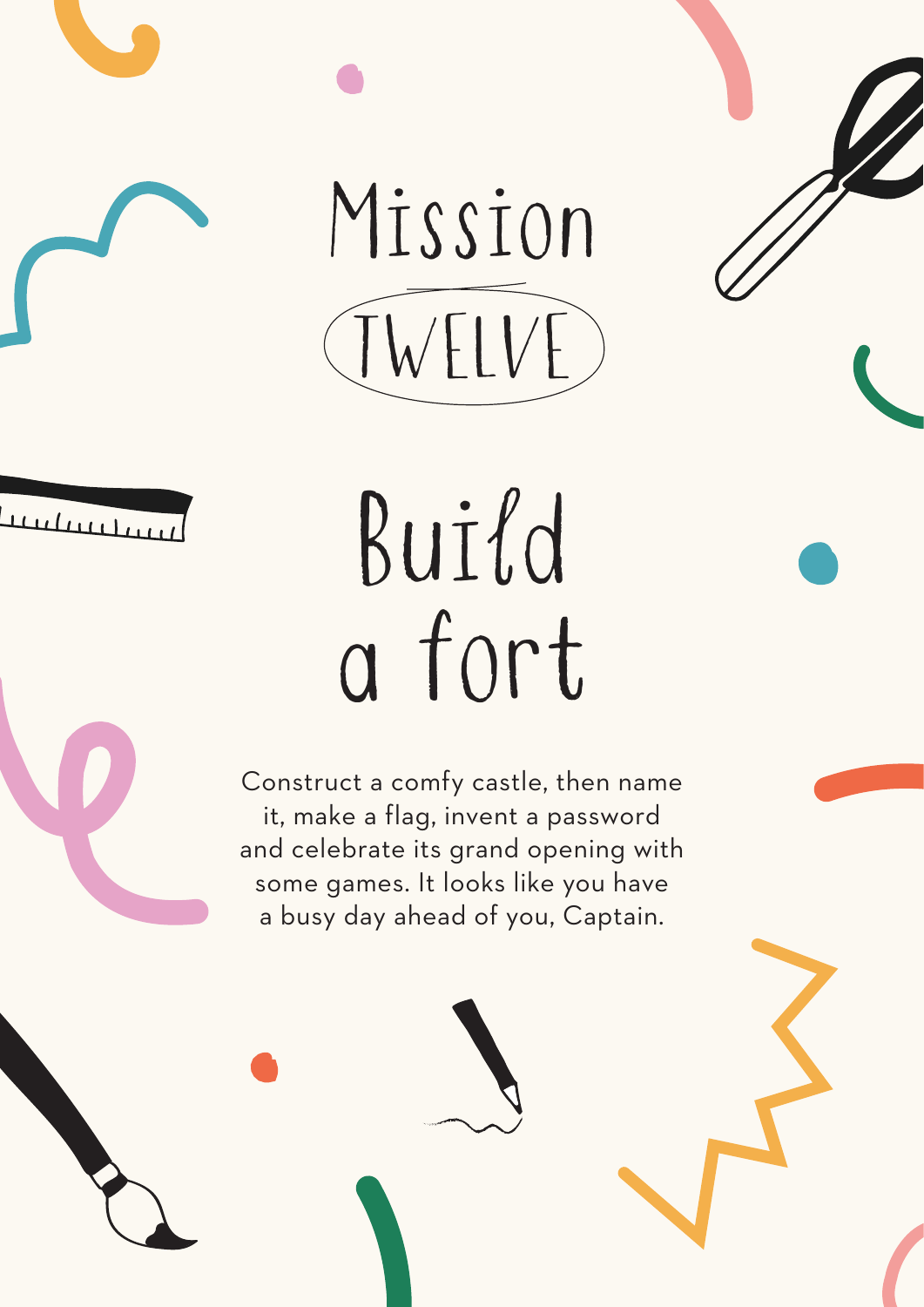## <sup>G</sup>oo<sup>d</sup> <sup>n</sup>ews, <sup>C</sup>aptai<sup>n</sup>

The fort plans are complete. You can begin construction as soon as you've gathered the building materials. You'll need a **blanket, two chairs, a pile of books** and **some big cushions** (ideally from a sofa).

FORT

A drawing of a fort we made earlier



1. Choose a sturdy wall or bed to use as the back wall of your fort. Clear a patch of floor space in front of it.

2. Place two chairs with their backs opposite each other to make the two side walls.

3. Lean some big cushions on the inside of the three walls.

4. Drape a big blanket or sheet over the chairs and put books on top to keep it in place.

5. Decorate the inside of your grand new fort. SPROUT Things to go inside • Pillows

· Soft duvet

• Treasure box (see Mini Mission Four) • Colouring pencils

plus pape<sup>r</sup> • Twinkly lights

• Torch (extra

shiny, if possible) • Secret snacks

• Good books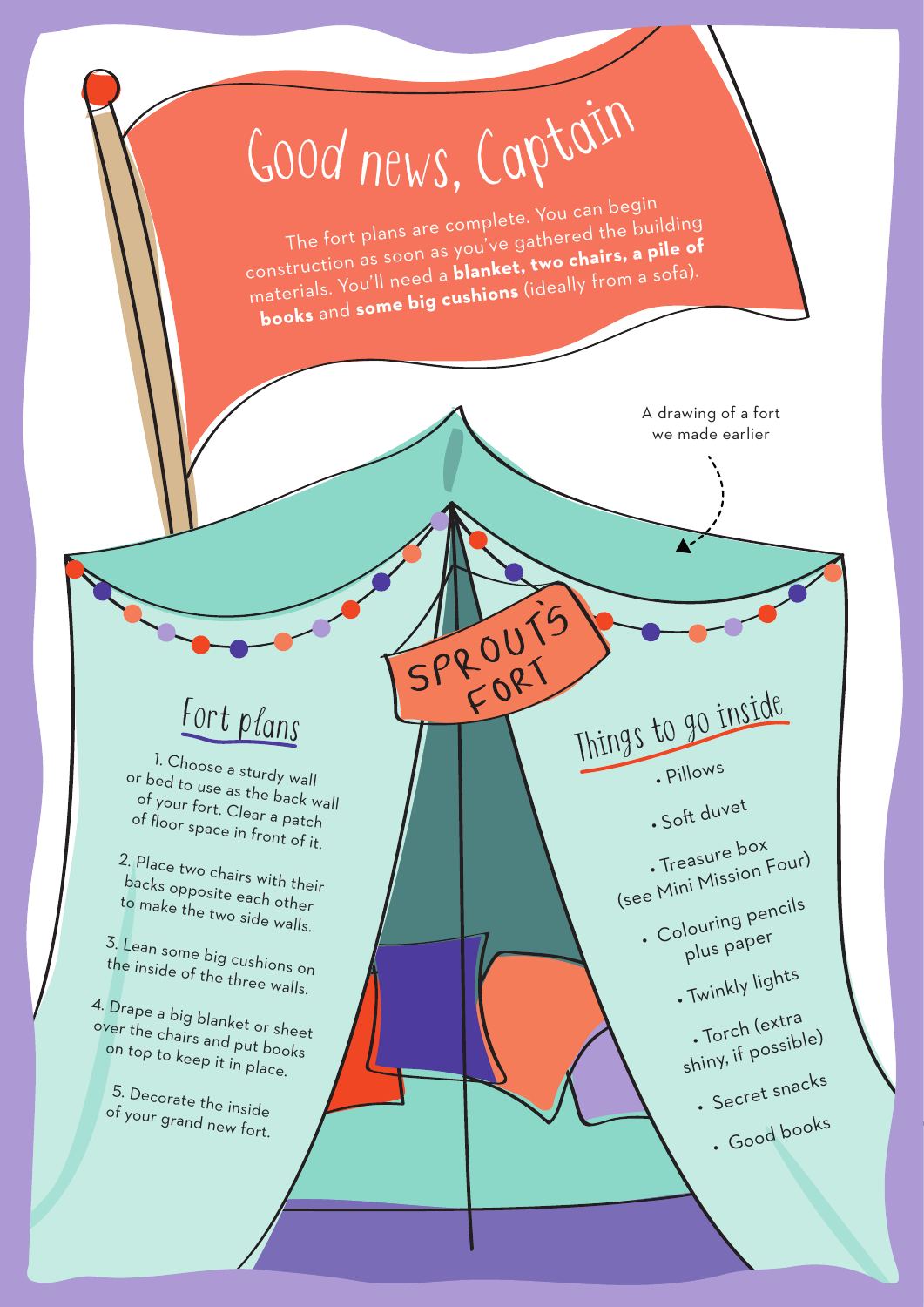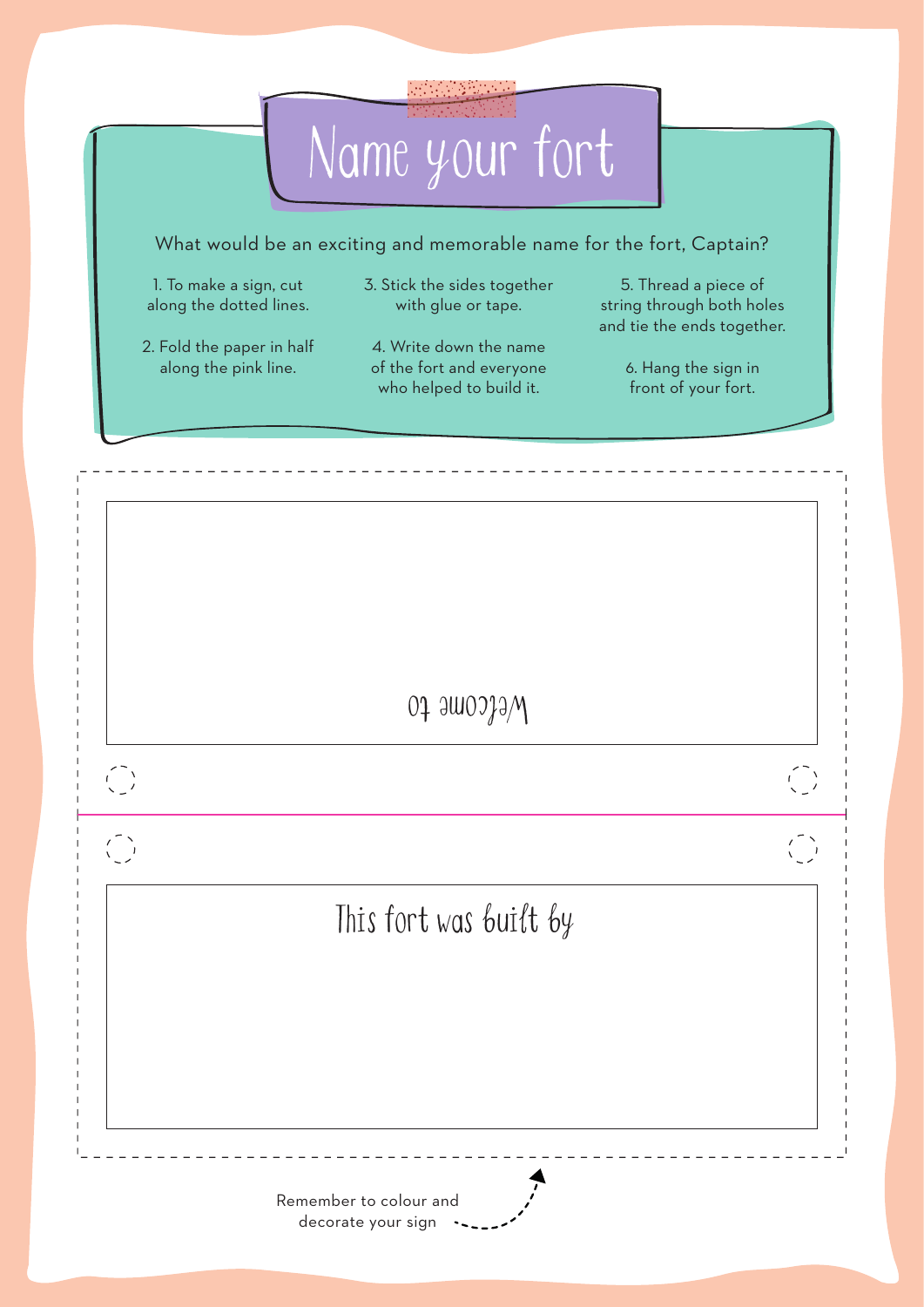## Protect your fort

Invent a secret language by replacing letters of the alphabet with made-up symbols. Here are some ideas…

 $A = \odot B = \triangle C = \mathbf{Z}$ 

 $A = \begin{bmatrix} B = \end{bmatrix}$   $C = \begin{bmatrix} D = \end{bmatrix}$   $E = \begin{bmatrix} F = \end{bmatrix}$   $G = \begin{bmatrix} G = \end{bmatrix}$  $J = K = L = M =$  $Q = \begin{bmatrix} R \\ R \end{bmatrix} = \begin{bmatrix} S \\ S \end{bmatrix}$  $W = X = Y =$  $\bigcup$  =  $\Vert$  =  $\bigcirc$  =

Handy extra

security

Create a secret handshake to lock up the fort double-tight.

. High five

. Jazz hands

azthan dick

roer Living . Toe tap

Classic moves

 $\mathbf{r}^{\prime}$ 

Now you can write messages in code to give your fort a password. For example…

 $\text{Code:} \leq \odot$ 

(which means the password is CAB)

My fort's password

(written in code)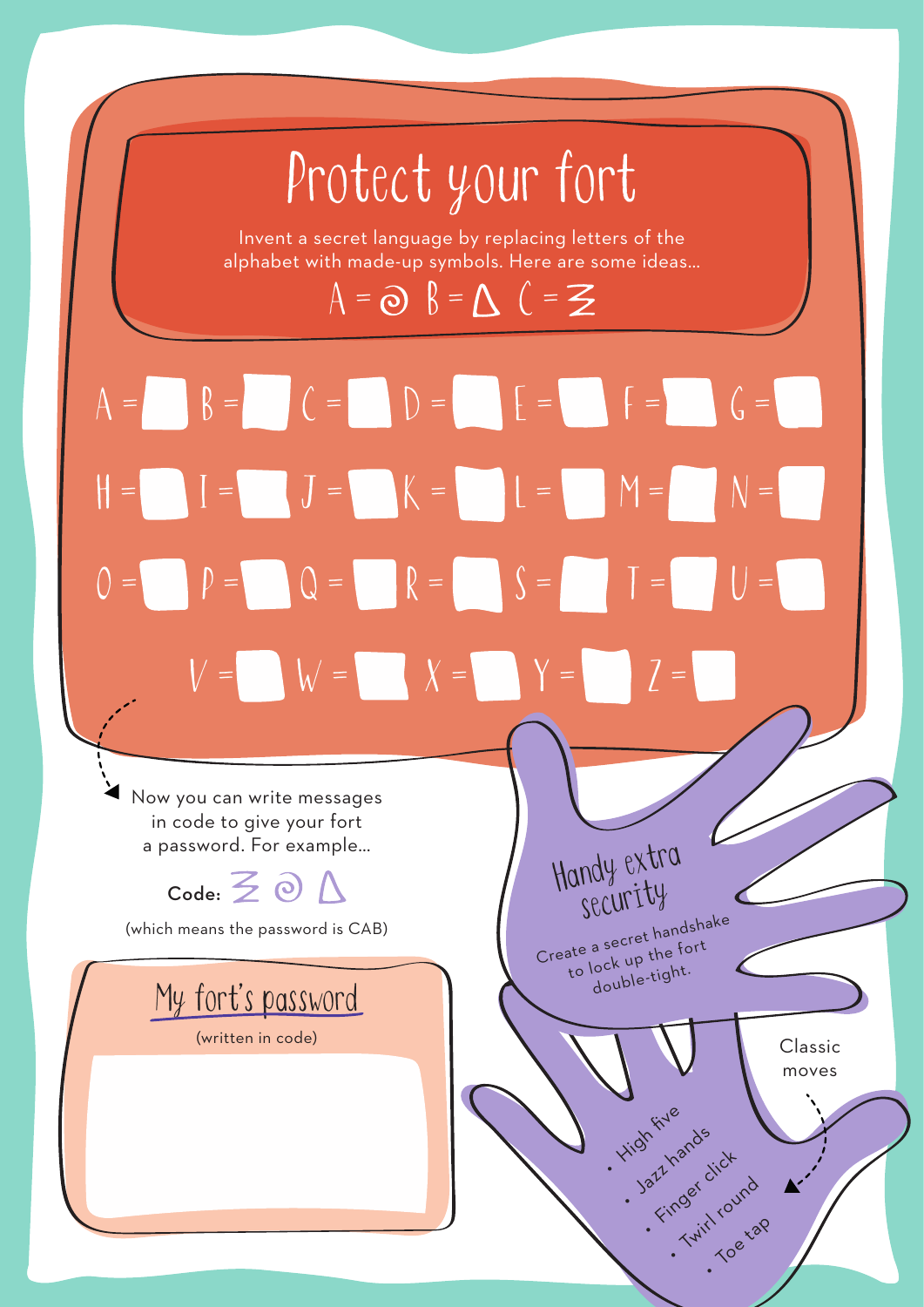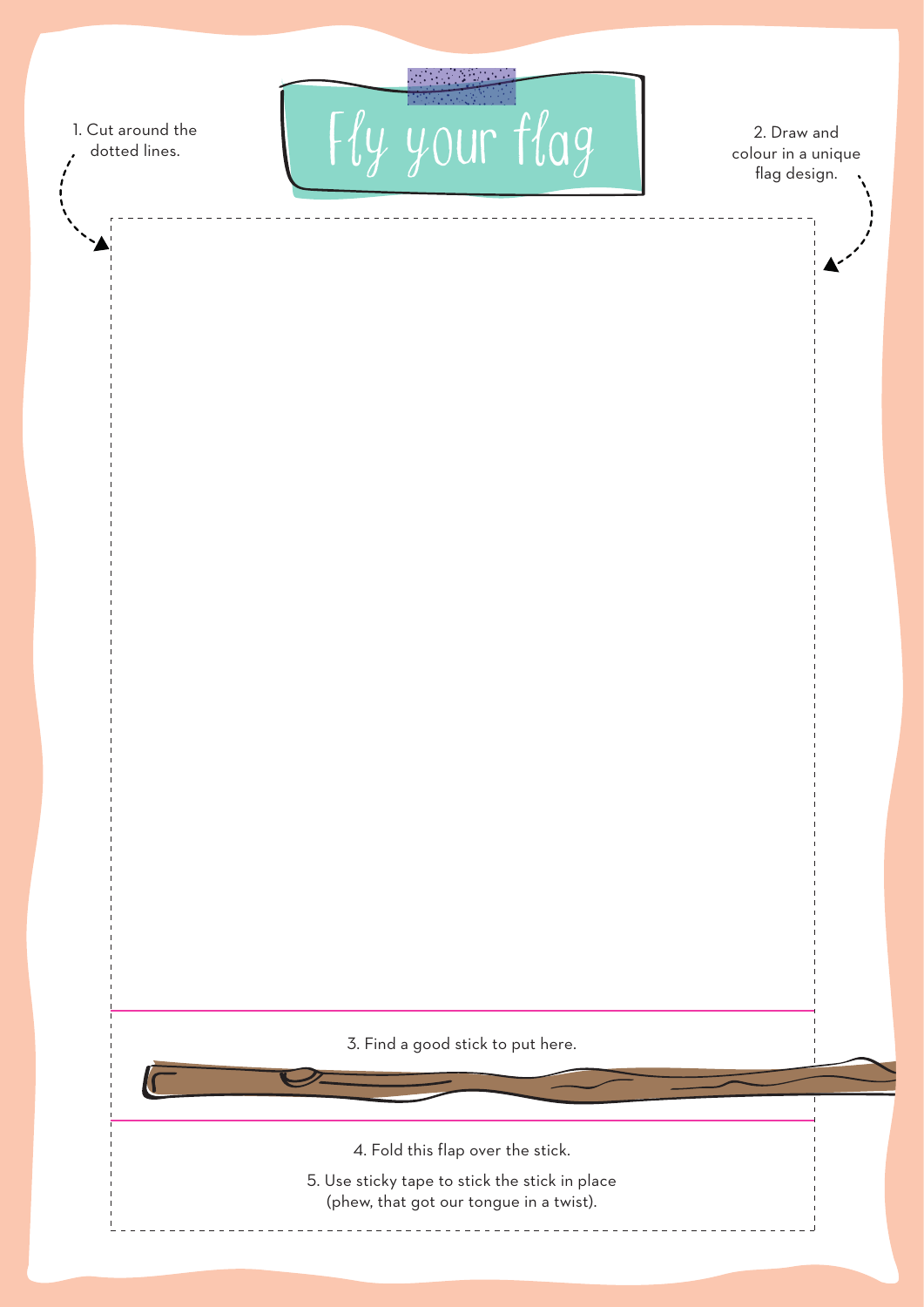Object hunt 1. Pick five memorable objects. 2. Hide the objects around the house while the finders wait in the fort with their eyes closed. 3. Finders race to locate and bring the objects back to the fort. WINNER: Whoever finds the most. NEXT ROUND: Winner adds another object to find  $M_{\text{emory game}}$  1. Put 10 different objects on a tray. 2. Look at them for one minute, then cover. 3. Write down as many as you can remember. Whoever remembers the most. WINNER: Winner adds another object to the tray. NEXT ROUND: Make a call 1. Find two yoghurt pots (or a similar carton). 2. Pierce a small hole at the bottom of each pot. 3. Thread the end of a piece of string through one hole. 4. Tie the end of the string to a paperclip. 5. Repeat steps 3 and 4 wit<sup>h</sup> the other end of the string. 6. Pull the string tight an<sup>d</sup> swap secret messages. I. Choose five interesting objects. 2. Put one of the objects in a bag. 3. The guesser places their hand in the bag and feels the object (no peeking). 4. The guesser writes down what they think it is. 5. The other guessers feel the object and write down their answers. 6. Repeat with the rest of the objects. WINNER: Whoever writes the most correct objects. When the fort is complete, the activities and games shall begin. Why not cut around the dotted lines, put the activities in a hat and and pick one at random? You could even add your own ideas. The grand opening…